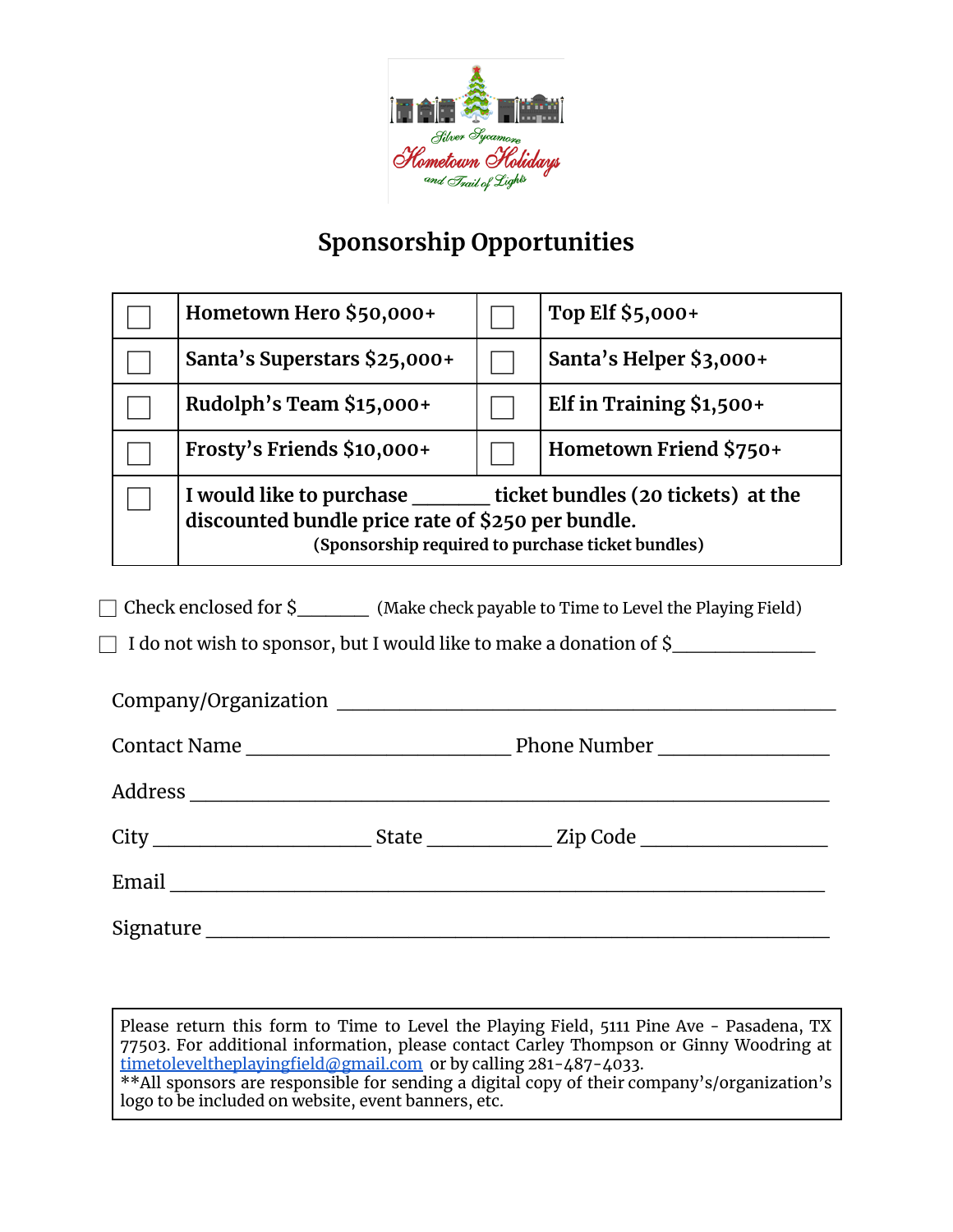

**Hometown Hero \$50,000 (reserved for 1 company).** Your Company will be recognized as primary sponsor for 2021 Hometown Holidays and Trail of Lights at Sponsor Appreciation Night with tickets for 12 attendees, 20 general admission tickets to your choice Trail of Lights night, Trolley banner recognizing your company, logo on sponsorship banner and social media recognition.

**Santa's Superstars \$25,000.** Invitation to Sponsor Appreciation Night for 8 attendees, 14 general admission tickets to your choice Trail of Lights night, logo on sponsorship banner and social media recognition.

**Rudolph's Team \$15,000.** Invitation to Sponsor Appreciation Night for 6 attendees, 12 general admission tickets to your choice Trail of Lights night, logo and sponsorship banner and social media recognition.

**Frosty's Friends \$10,000.** Invitation to Sponsor Appreciation Night for 4 attendees, 10 general admission tickets to your choice Trail of Lights night, logo on sponsorship banner and social media recognition.

**Performance Sponsor \$10,000.** Invitation to Sponsor Appreciation Night for 4 attendees, 10 general admission tickets to your choice Trail of Lights night and social media recognition. You will also have a special, separate banner at the stage that will read "Entertainment brought to you by "company name".

**Top Elf \$5,000.** Invitation to Sponsor Appreciation Night for 2 attendees, 8 general admission tickets to your choice Trail of Lights night, logo on sponsorship banner and social media recognition.

**Santa's Helper \$3,000.** Invitation to Sponsor Appreciation Night for 2 attendees, 6 general admission tickets to your choice Trail of Lights night, logo on sponsorship banner and social media recognition.

**Elf in Training \$1,500.** Invitation to Sponsor Appreciation Night for 2 attendees, 4 general admission tickets to your choice Trail of Lights night and social media recognition.